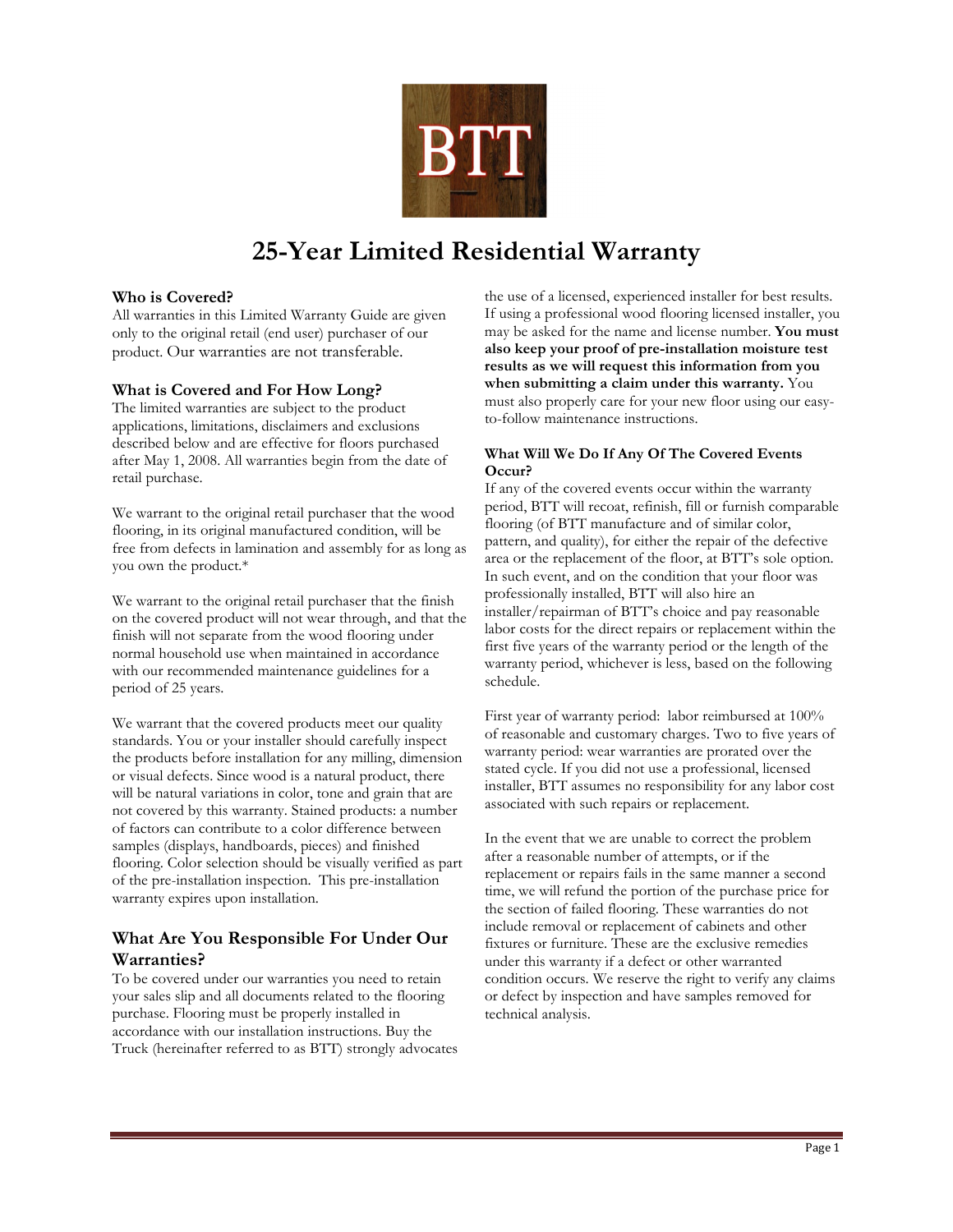#### **What Is Not Covered By These Warranties?**

- Wood flooring installed in full bathrooms with a shower or tub.
- Damage caused by fire, flooding, and other natural disasters.
- Damage caused by negligence, accidents, misuse or abuse.
- Damage caused by vacuum cleaner beater bar or hard heads (see Care and Maintenance Guidelines).
- Damage caused by appliances, furniture and casters (see Care and Maintenance Guidelines).
- Damage caused by cutting from sharp objects (see Care and Maintenance Guidelines).
- Reduction in gloss, scratches or indentation due to sand, pebbles or other abrasives, pets, insects, construction traffic, or failure to maintain the floor as required (see Care and Maintenance Guidelines).
- Color, shade or texture variations between samples, printed color photography or replacement flooring and the actual material.
- Insect Infestation this warranty does not cover any insect infestation after the product has left the factory.
- Color variations between flooring and/or samples and other flooring or wood products, which you wish to match (e.g., cabinets, stair railings, trim, etc.).
- Deficiencies related to subfloor/floor joist assemblies, subfloor preparation materials, and fasteners including, but not limited to, uneven subfloor surfaces, floor deflection or voids in the subfloor.
- Noises (squeaks, etc.) associated with anything other than the mismanufacturing of the flooring.
- Natural occurring wood characteristics such as variations in grain, color, mineral streaks and knots.
- Changes in color due to exposure to sunlight and age.
- Natural expansion and contraction resulting in separation between boards or damage caused by low or excessive humidity. The molecular moisture of wood will change according to the temperature and humidity of the surroundings. Climate changes will cause some boards to expand and contract and develop minor surface cracks due to low relative humidity (dryness). We strongly recommend the use of a humidifier/dehumidifier to help maintain the proper humidity level of the environment and minimize seasonal checking. Solid flooring products may experience some minor separation between boards during different times of the year due to temperature and/or humidity changes. This is an act of nature so it is not covered by the warranty.
- Products designated as "BARGAIN," "CABIN GRADE," "SECONDS," "CLOSE-OUT," "DISCOUNTINUED" OR "NON-STANDARD." Such products are sold "AS IS."
- Floors that are installed in other than owner-occupied or tenantoccupied residences.
- Commercial installations.
- Construction or installation-related damage.
- Because of the potential for damage to the surface finish due to the adhesives on tape, we do not recommend or approve the use of any tape, including painter's tape, 3M, etc., to be placed on the surface of the flooring.
- Floors damaged or adhesive breakdown caused by subfloor moisture or water damage, including without limitation, due to broken or leaking water pipes, flooding, wet-mopping spills or weather conditions.
- Installation defects, including but not limited to, installations made: (i) upon improper acclimation; (ii) in violation of applicable state or local housing or building codes, or (iii) by non-licensed installers, (iv) contrary to written instructions furnished with the product.

**NOTE: IT IS THE RESPONSIBILITY OF YOU AND YOUR INSTALLER TO INSPECT THE FLOORING PRIOR TO INSTALLATION. WE ACCEPT NO RESPONSIBILITY FOR LIABILITIES, CLAIMS OR EXPENSES, INCLUDING LABOR COSTS, WHERE FLOORING WITH VISIBLE DEFECTS HAVE BEEN INSTALLED.** 

# **What Is Excluded From These Warranties?**

NO RETAILER, DISTRIBUTOR OR BTT EMPLOYEE OR SALES AGENT / REPRESENTATIVE HAS THE AUTHORITY TO ALTER THE OBLIGATIONS, LIMITATIONS, DISCLAIMER OR EXCLUSIONS UNDER ANY OF OUR WARRANTIES. WE EXCLUDE AND WILL NOT BE LIABLE FOR OR PAY INCIDENTAL, CONSEQUENTIAL OR SPECIAL DAMAGES UNDER OUR WARRANTIES. By this we mean any loss, expense, or damage other than to the flooring itself that may result from a defect in the flooring. Our limited warranties constitute the only express warranties for the product purchased.

YOUR EXCLUSIVE REMEDY AND BTT'S SOLE LIABILITY OF ANY CLAIM, WHETHER IN TORT, CONTRACT, OR BREACH OF WARRANTY, SHALL BE LIMITED TO THE REPAIR, REPLACEMENT. OR REFUND OF THE APPLICABLE PURCHASE PRICE OF THE DEFECTIVE GOODS AS SPECIFIED HEREIN. IN NO EVENT AND FOR NO CAUSE WHATSOEVER, INCLUDING ANY BREACH OR DEFAULT BY BTT, SHALL BTT HAVE ANY OTHER LIABILITY (INCLUDING WITHOUT LIMITATION INCIDENTAL, CONSEQUENTIAL OR PUNITIVE DAMAGES) OR ANY MONETARY LIABILITY TO YOU IN EXCESS OF THE CONTRACT PRICE OR PRICES OF THE PERTINENT PRODUCTS IN QUESTION

TO THE EXTENT PERMITTED BY LAW AND FOR ALL NON-CONSUMER PRODUCTS, ALL WARRANTIES OTHER THAN OUR LIMITED WARRANTIES, EXPRESS OR IMPLIED, INCLUDING ANY WARRANTY OF MERCHANTABILITY OR FITNESS FOR A PARTICULAR PURPOSE, ARE DISCLAIMED. IF ANY IMPLIED WARRANTY ARISES UNDER STATE LAW, ANY AND ALL IMPLIED WARRANTIES (INCLUDING ANY WARRANTY OF MERCHANTABILITY AND FITNESS FOR A PARTICULAR PURPOSE) ARE LIMITED IN DURATION TO THE DURATION OF THIS WRITTEN WARRANTY, TO THE EXTENT ALLOWED BY LAW.

*THIS WARRANTY DOES NOT APPLY TO DISCONTINUED ITEMS, CLOSE OUT ITEMS, OR ITEMS SOLD "AS IS." ALL SUCH PRODUCTS ARE SOLD "AS IS" AND SHALL NOT HAVE ANY WARRANTY OF ANY KIND, INCLUDING, BUT NOT LIMITED TO, ANY EXPRESS WARRANTIES, IMPLIED WARRANTIES, WARRANTIES OF MERCHANTABILITY (EXPRESS OR IMPLIED), WARRANTIES OF FITNESS FOR A PARTICULAR PURPOSE (EXPRESS OR IMPLIED), OR ANY OTHER WARRANTIES REQUIRED BY LAW OR FACT.*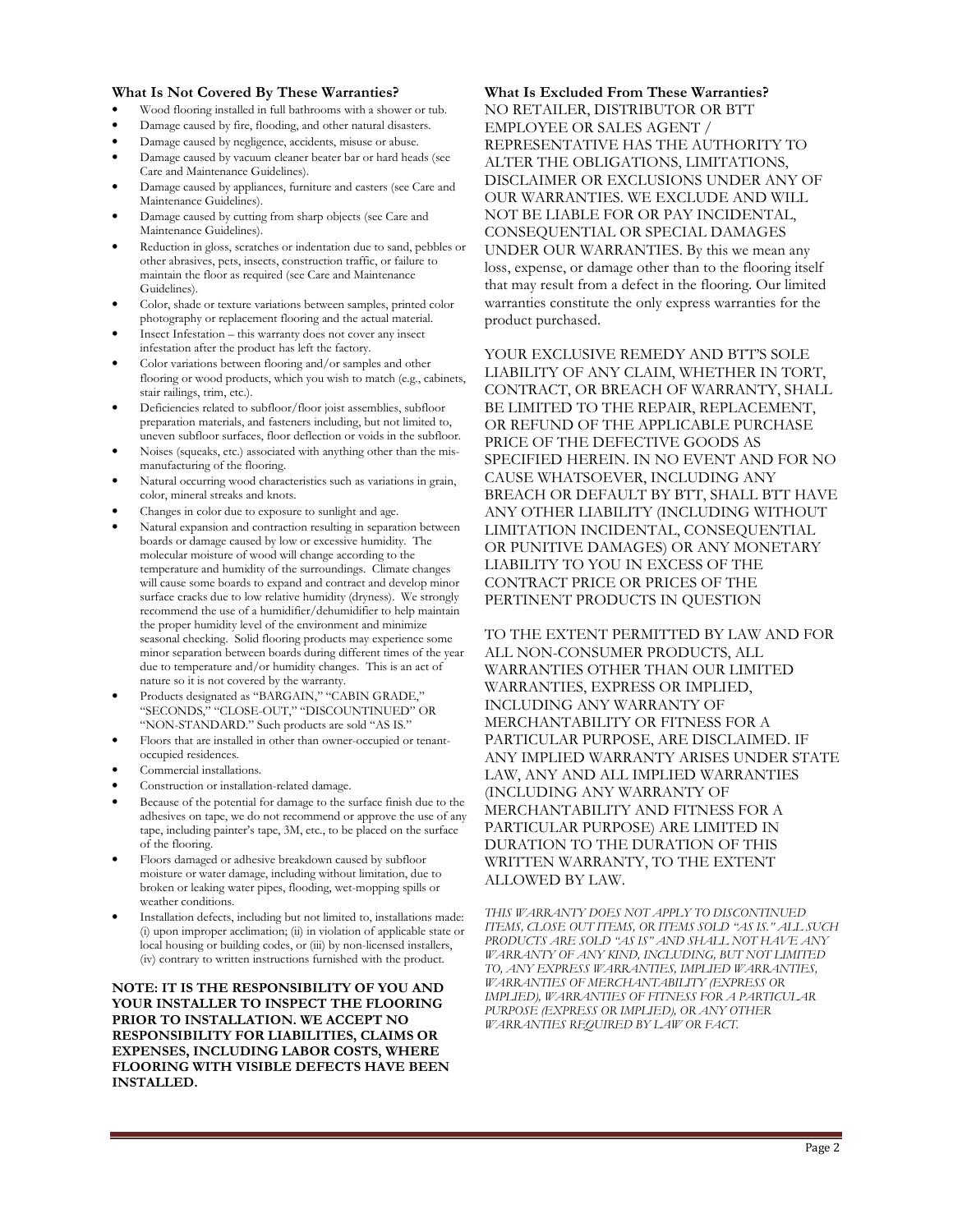*SOME JURISDICTIONS DO NOT ALLOW EXCLUSION OR LIMITATIONS OF INCIDENTAL OR CONSEQUENTIAL DAMAGES OR LIMITATIONS ON HOW LONG IMPLIED WARRANTY LASTS, SO THE ABOVE LIMITATIONS OR EXCLUSIONS MAY NOT APPLY TO YOU.* 

*THESE WARRANTIES GIVE YOU SPECIFIC LEGAL RIGHTS, AND YOU MAY ALSO HAVE OTHER RIGHTS WHICH VARY FROM JURISDICTION TO JURISDICTION.*

#### **What Should You Do If You Have A Problem?**

We want you to be happy with your floor purchase. If you are not, call your retail store first. They can answer your questions and, if necessary, start to process a claim. Written claims must be received during the warranty period and should be submitted at least 30 days after the issue is detected. Processing of claims outside of this time frame will be at the sole discretion of BTT.

Please keep all pre-installation and post-installation receipts including but not limited to your sales receipt, preinstallation moisture tests, installer name, phone & license number. Information regarding the claimed defect and date and proof of purchase must be provided.

# **CARE AND MAINTENANCE**

Proper care and maintenance will help ensure your floor always looks its best. Simply follow our maintenance and prevention steps outlined below to protect your investment and safeguard your warranty:

# **Initial Care:**

Following installation, clean with a cleaner designed for real wood floors with an aluminum oxide finish. If the floor was glued down, remove any residual adhesive with the appropriate adhesive remover.

# **Ongoing Routine Care and Maintenance:**

- Vacuum, sweep or dust mop your floor once a week, or more if needed. The vacuum head must be brush or felt, and a wand attachment is preferable. Do not use vacuums with beater bars or hard heads. A swivelhead mop with terry cloth cover is also recommended to eliminate finer particles of grit and dirt that can act like sandpaper on hardwood floors.
- Spills and tracked-in dirt should be wiped up immediately.
- Never apply wax treatments to your urethane-coated floor.
- Regularly clean the floor with swivel-head mop with cloth cover. Spray a wood floor cleaner directly onto the mop cover. DO NOT allow excess cleaner to remain on the floor's surface. Excess liquid may damage the fiber of the wood.
- **NEVER CLEAN WITH WATER OR WET MOP.** Water and other liquids may permanently damage the floor and will void the warranty.
- Area rugs are recommended in front of kitchen sinks, at all pivot points and within high-traffic areas. Do not use rugs with solid rubber or vinyl backings. The rugs must be made of a breathable material to prevent moisture entrapment.
- Use interior and exterior doormats at all entrances to collect dirt and moisture and prevent it from being tracked onto the floor.
- **NEVER USE ANY OF THE FOLLOWING PRODUCTS (OR PRODUCTS SIMILAR IN NATURE) ON YOUR FLOOR:** ammonia-based cleaners, acrylic finishes, wax-based products, detergents, bleach, polishes, oil soap, abrasive cleaning soaps, or acidic materials such as vinegar. Many of these products can pit or etch the finish of your flooring or prevent the proper use of recommended maintenance materials.
- Keep animal nails trimmed to minimize finish scratches.
- Do not damage your floor with shoes having heel taps or sharp objects protruding from the sole such as rocks, exposed nails and gravel.
- Avoid walking on wood floors with spike or stiletto heeled shoes. Spike or stiletto high-heels must be properly maintained to prevent damage from the steel heel support.
- Do not roll or slide heavy objects directly upon the floor. When moving appliances or heavy furniture, consider laying a solid protective covering on your floor and gently "walk" the item across it. Carpet or cardboard is not adequate to prevent surface compression scratches.
- Use furniture leg protector pads under all furniture and make certain to keep them clean and well maintained.
- Replace hard, narrow furniture rollers with wide rubber rollers.
- Protect your floor from direct sunlight. Use curtains and UV resistant film on large glass doors and windows.
- Relative humidity levels should be maintained between 30% and 55% throughout the year (especially during the heating months). Rooms must be maintained at a temperature of 60°F - 80°F at all times.

\*Product is warranted to the original purchaser for a period of one year after date of purchase for manufacturing defect. Damage due to installation errors and/or on-site environmental conditions are not covered. Replacement is limited to material unless defect was not apparent prior to installation and the flooring was professionally installed.